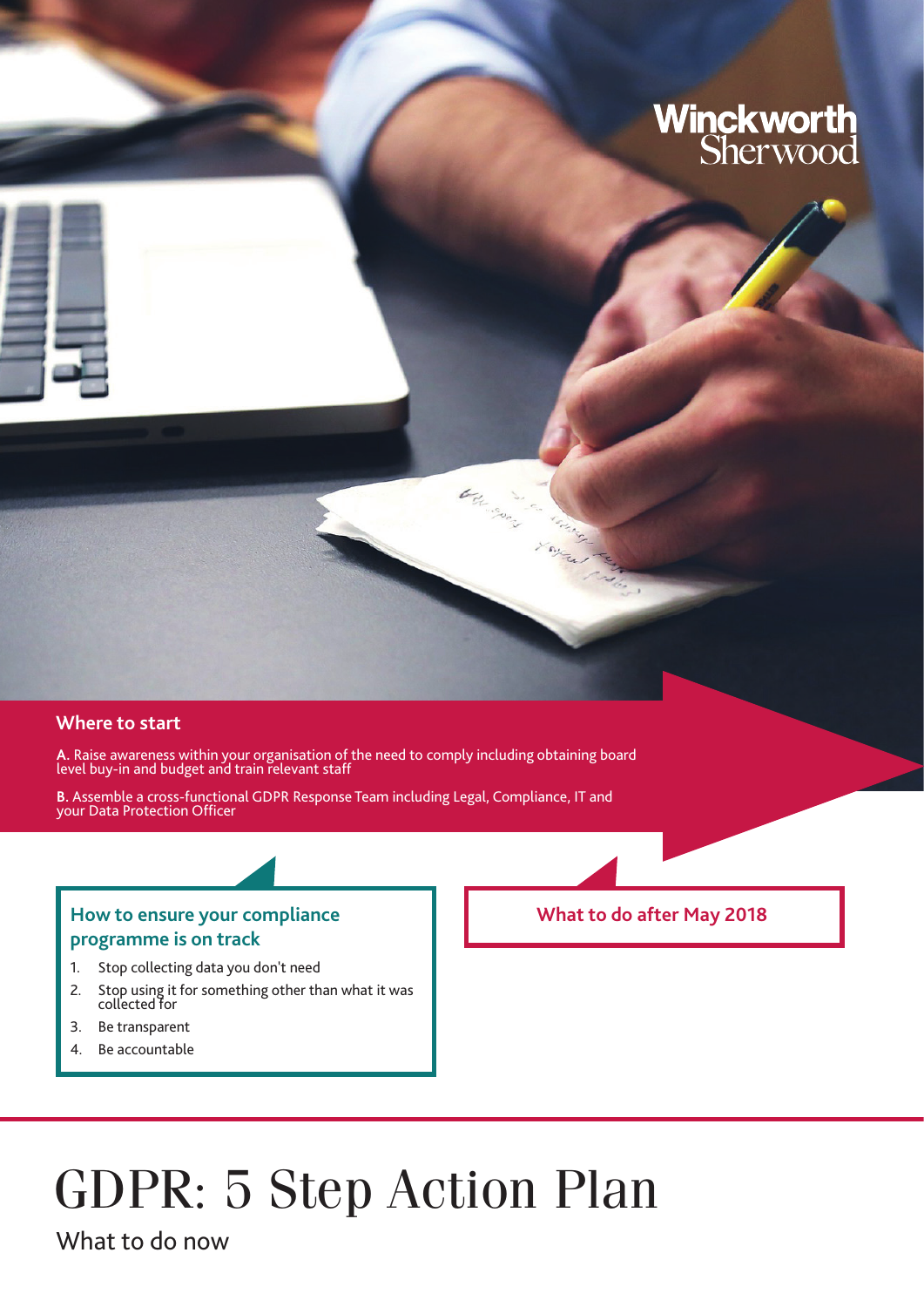Affirmative action

| 1. Map your data<br>Questions to ask:<br>What<br>1. Where is my<br>data?<br>2. Where does my<br>data come from?<br>9.<br>3. Why are we<br>collecting it?<br>4. Where is data<br>held?<br>5. Where does it<br>is used?<br>go around the<br>company?<br>6. Who has access<br>to the data?<br>What are their<br>skills, clearance<br>& training?<br>7. How sensitive<br>is used now (e.g.<br>is the data<br>model clauses)?<br>(personal,<br>sensitive,<br>b) Would binding<br>anonymous)?<br>corporate rules<br>work for your<br>8. What 3rd parties<br>organisation?<br>is it shared<br>with? How is it<br>transferred? | agreements and<br>1.<br>contracts do<br>you have with<br>processors?<br>2.<br>How is data<br>transferred<br>3.<br>overseas?<br>10. Where are your<br>4.<br>Cloud servers?<br>11. What encryption<br>5.<br>12. Does your data<br>leave the EEA? If<br>so who 'exports'<br>it and who<br>contract)<br>receives it?<br>a) If your data leaves<br>forgotten'<br>the EU what method<br>profiling<br>6.                    | <b>3. Contract Review</b><br>Consider & review:<br>Supplier contracts from<br>data processors<br>Contracts where you are<br>the processor<br>Joint data controller<br>contracts<br>Prioritise contracts<br>according to risk (not<br>value, necessarily)<br>Upgrade IT to add<br>functionality<br>(i) Keep a log of all consents<br>(e.g. web, social media, digital,<br>(ii) Offer a 'right to be<br>(iii) Allow objections to<br>(iv) Allow 'data portability'<br>Also consider:<br>A. "Privacy By Design" built<br>into each system change<br>B. "Data Protection Impact<br>Assessments" for major<br>system overhauls | <b>4. Review Data Security</b><br>Are there adequate firewalls<br>and virus protections?<br>Is there a clear password<br>2.<br>policy? Is it enforced?<br>Is there a procedure in place<br>3.<br>for data breach management?<br>Who is responsible for it?<br>Do all staff understand the<br>5.<br>procedure?<br>Include response, notification<br>6.<br>process recovery and damage<br>limitation<br>Include risk assessment for the<br>7.<br>consequences of the breach?<br>What investigative process<br>is triggered to ascertain the<br>cause of the breach and if<br>response can be improved?<br>Test breach management<br>9.<br>procedure with a 'mock'<br>breach<br>10. What do you do with your data<br>when you aren't using it?<br>Review storage and data<br>11.<br>elimination/destruction<br>policies | <b>5. Implement New</b><br><b>Processes</b><br>Update and implement new<br>processes:<br>New consent formats and<br>refresh old consents<br>2.<br>Stop relying on consent<br>where you should not do so<br>(e.g. employees)<br>3.<br>New fair processing notices<br>(both for customers and<br>employees)<br>New privacy policies<br>4.<br>New data retention policy<br>New DSAR process &<br>6.<br>training<br>Processes to implement<br>7.<br>new rights (e.g. erasure,<br>correction, portability)<br>8.<br>New breach reporting<br>process<br>New model clause contracts<br>9.<br>(if needed)<br>10. Refresh staff training | 12 Step<br>1. Mobilise crisis managen<br>advisers, as appropriate<br>2. Record the date and tim<br>date and time when respo<br>is alerted to the breach<br>3. Alert and activate every<br>begin executing your incid<br>4. Protect your reputation<br>supported as necessary by<br>5. Secure the IT systems a<br>6. Stop additional data los<br>or start probing into the co<br>7. Document everything k<br>8. Interview those involve<br>about it<br>9. Review protocols regard<br>everyone involved in this<br>10. Bring in your forensics<br>11. Report to police, if/wh<br>12. Notify regulators, if ne<br>management and insurano |
|------------------------------------------------------------------------------------------------------------------------------------------------------------------------------------------------------------------------------------------------------------------------------------------------------------------------------------------------------------------------------------------------------------------------------------------------------------------------------------------------------------------------------------------------------------------------------------------------------------------------|----------------------------------------------------------------------------------------------------------------------------------------------------------------------------------------------------------------------------------------------------------------------------------------------------------------------------------------------------------------------------------------------------------------------|---------------------------------------------------------------------------------------------------------------------------------------------------------------------------------------------------------------------------------------------------------------------------------------------------------------------------------------------------------------------------------------------------------------------------------------------------------------------------------------------------------------------------------------------------------------------------------------------------------------------------|----------------------------------------------------------------------------------------------------------------------------------------------------------------------------------------------------------------------------------------------------------------------------------------------------------------------------------------------------------------------------------------------------------------------------------------------------------------------------------------------------------------------------------------------------------------------------------------------------------------------------------------------------------------------------------------------------------------------------------------------------------------------------------------------------------------------|---------------------------------------------------------------------------------------------------------------------------------------------------------------------------------------------------------------------------------------------------------------------------------------------------------------------------------------------------------------------------------------------------------------------------------------------------------------------------------------------------------------------------------------------------------------------------------------------------------------------------------|----------------------------------------------------------------------------------------------------------------------------------------------------------------------------------------------------------------------------------------------------------------------------------------------------------------------------------------------------------------------------------------------------------------------------------------------------------------------------------------------------------------------------------------------------------------------------------------------------------------------------------------|
| <b>DISCOVERY</b>                                                                                                                                                                                                                                                                                                                                                                                                                                                                                                                                                                                                       |                                                                                                                                                                                                                                                                                                                                                                                                                      | <b>UPDATE</b>                                                                                                                                                                                                                                                                                                                                                                                                                                                                                                                                                                                                             | <b>PREVENTION</b><br>low can Winckworth Sherwood's GDPR team assist you?                                                                                                                                                                                                                                                                                                                                                                                                                                                                                                                                                                                                                                                                                                                                             | <b>IMPLEMENT</b>                                                                                                                                                                                                                                                                                                                                                                                                                                                                                                                                                                                                                | <b>CHECKLIST</b>                                                                                                                                                                                                                                                                                                                                                                                                                                                                                                                                                                                                                       |
| <b>Not ok</b><br>Silence<br>Pre-ticked<br>(opt-out)<br>Inactivity<br><b>OK</b><br>Verify age<br>12<br>Verify parent<br>or guardian<br>consent<br><b>OK</b><br>Tick box (opt-<br>in)<br>Wet signature<br>Affirmative<br>action                                                                                                                                                                                                                                                                                                                                                                                          | 2. Update consents<br>& privacy policies<br>Consider & review:<br>What consents do<br>you have and are they<br>GDPR compliant?<br>2.<br>Customer journeys<br>and terms and<br>conditions<br>3.<br>Marketing,<br>competitions and<br>promotions<br>4. Fair processing<br>notices<br><b>Privacy Policies</b><br>Website terms<br>6.<br>Who is your current<br>DPO and can they be<br>your GDPR DPO if<br>you need one? | See overleaf for how<br>Winckworth Sherwood can<br>help your organisation to<br>become GDPR compliant<br><b>HEAD OF REGULATION, DATA &amp;</b><br>tvitale@wslaw.co.uk<br>wslaw.co.uk/GDPR                                                                                                                                                                                                                                                                                                                                                                                                                                 | <b>WinckworthSherwood</b><br><b>TONI VITALE</b><br><b>INFORMATION</b><br>020 3735 1934<br><b>Winckworth</b><br>Sherwood                                                                                                                                                                                                                                                                                                                                                                                                                                                                                                                                                                                                                                                                                              | <b>CHECKLIST</b><br>Raise awareness<br>$\mathbf{1}$<br>within<br>organisation<br>Form GDPR team<br>2.<br>3.<br>Complete data<br>audit & gap<br>analysis<br>Update/refresh<br>4.<br>consents<br>5.<br>Update contracts<br>6.<br>Update policies<br>Appoint a DPO<br>8.<br>Roll out new<br>customer terms<br>9.<br>Review security<br>10. Train staff                                                                                                                                                                                                                                                                             | <b>FOLLOW-UP</b><br>Consider & review:<br>What consents<br>do you have and<br>are they GDPR<br>compliant?<br>Customer journeys<br>and terms and<br>conditions<br>3. Marketing,<br>competitions and<br>promotions<br>4. Fair processing<br>notices<br><b>Privacy Policies</b><br>5<br>6.<br>Website terms<br>Who is your current<br>DPO and can they be<br>your GDPR DPO if<br>you need one?<br>Audit suppliers and<br>supplier contracts                                                                                                                                                                                               |

6. Stop additional data loss. Take affected equipment offline but do not turn them off or start probing into the computer until your forensics team arrives

1g known thus far about the attack

blved in discovering the breach and anyone else who may know

garding disseminating information about the breach for his early stage

sics team to begin an in-depth investigation

when considered appropriate

supplier contracts



12. Notify regulators, if needed, after consulting with legal counsel and upper management and insurance broker(s) to ensure compliance with policy terms

## **12 Step 24HR Data Breach Response Plan**

gement team with support from communications and legal

time when the breach was discovered, as well as the current sponse efforts began, i.e. when someone on the response team

veryone on the response team, including external resources, to ncident response plan

tion with an internal and external communications strategy, ry by crisis communications specialists and/or reputation lawyers

ns affected by the cyber attack to help preserve evidence